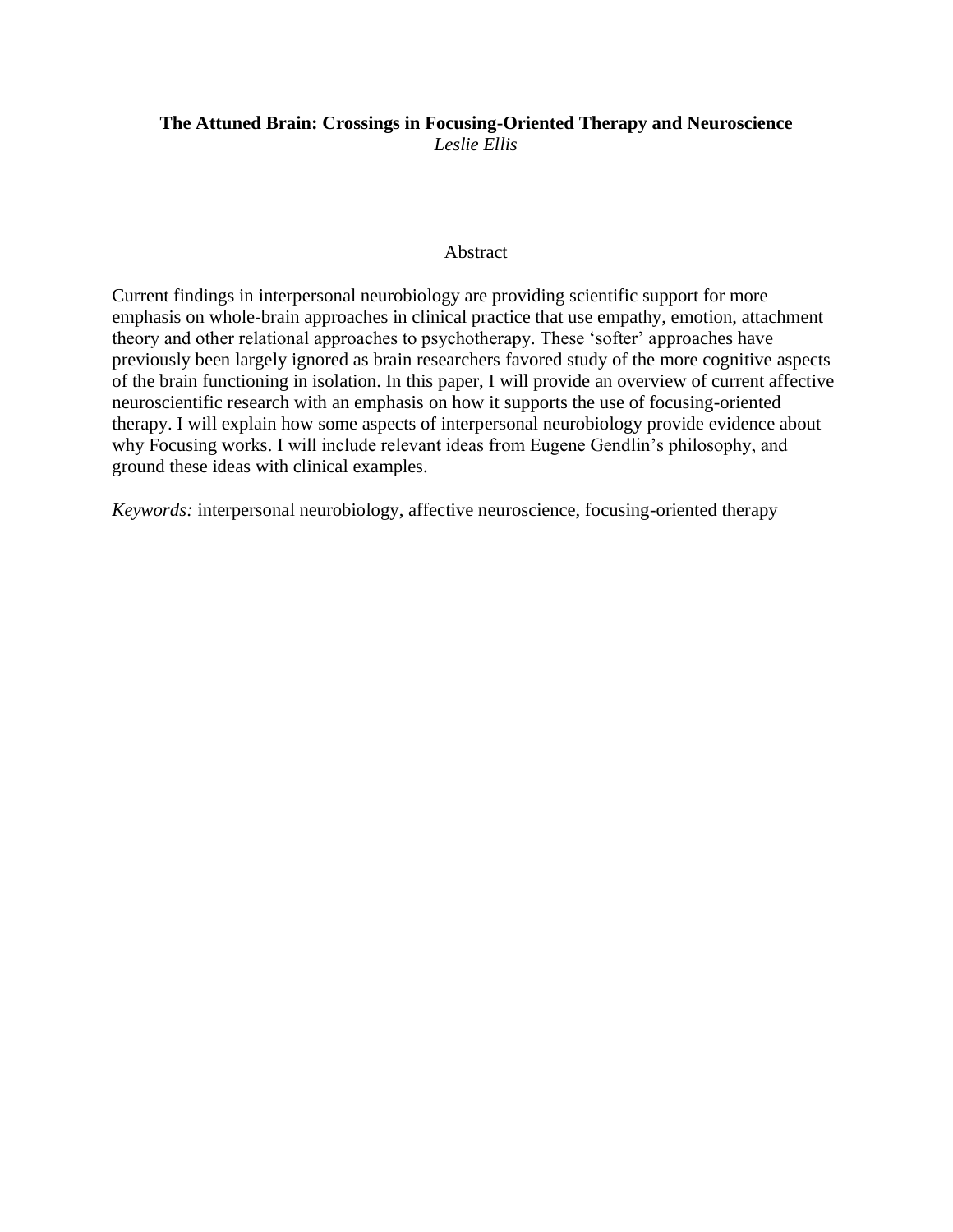If the 90's were widely referred to as the decade of the brain, the first decade of the new millennium could well be called the decade of the *social* brain. Over the last ten years, research into the inner workings of the human brain has shifted from its century-long emphasis on the brain in isolation, with its "almost restrictive focus on cognition," (Schore, 2003a, p. 212) to the study of the brain in interaction, with a resulting greater emphasis on mutual emotional regulation and empathy. Many of these new discoveries offer strong support for the practice of Focusing-Oriented Therapy (FOT). In fact, the insights and discoveries from the field of affective neuroscience are bringing general psychological theories closer to what Gendlin (1997) has been saying all along: that human beings (indeed all living organisms) are *processes* that cannot be understood as discrete, static units, nor apart from each other or their environment. This paper will examine what we now know about the brain, with a particular focus on current neuroscientific research related to affect regulation and attachment, and will describe several specific examples demonstrating how FOT processes can facilitate emotional healing.

According to Schore (2003a), "The newer fields of affective neuroscience and especially social neuroscience are exploring inter-brain interactions" (p. 214). What he and other researchers in this field are finding is that the human brain cannot develop in isolation. The brains of newborns, for example, are not fully developed and will continue to grow and change throughout the lifespan, with a concentrated period of brain development within the first three years of life. According to Cozolino (2010), "Neuroscientists already possess the perfect model for understanding interdependency -- the individual neuron. We know that neither the individual neuron nor the single human being exist in nature. Without mutually stimulating interactions, people and neurons wither and die" (p. 179). And elsewhere, Cozolino (2006) states that we should view the brain "not as a fully formed structure, but as a dynamic process undergoing constant development and reconstruction" (p. 50). Gendlin's own philosophical works suggest similar conclusions (Gendlin, 1997).

In an exacting survey of the current research, Schore (2003a) has concluded that the mother-infant dyad is characterized by right-brain-to-right-brain communication, and that this unconscious, automatic interaction through gesture, facial expression and tone of voice is what enables the infant's right brain to develop and lays the groundwork for how the baby will process socio-emotional information throughout life. In addition, Schore stated that because of the right hemisphere's deep connections with the limbic system and the autonomic nervous system, "it is centrally involved in controlling vital functions supporting survival, and enabling the individual to cope with stress and challenges" (p. 75). This new research is representative of a huge volume of new discoveries about the human brain that is leading to a model of psychotherapy that supports much of what happens in FOT.

Schore (2003a) offers several examples from FOT of empathic, two-way unconscious communication between therapist and client, and refers to the reciprocal effect of this relationship. "A successful therapeutic relationship can act as an interactive affect-regulating context that optimizes the growth of "two minds in the making"; that is, increases in complexity in both the patient's and the therapist's continually developing unconscious right minds" (p. 57). Even as researchers continue to study parts of the brain in isolation, they are finding a high degree of interconnection, not just within the brain, but also in brain-body communication, and in the brain-body's relationship to others and its environment.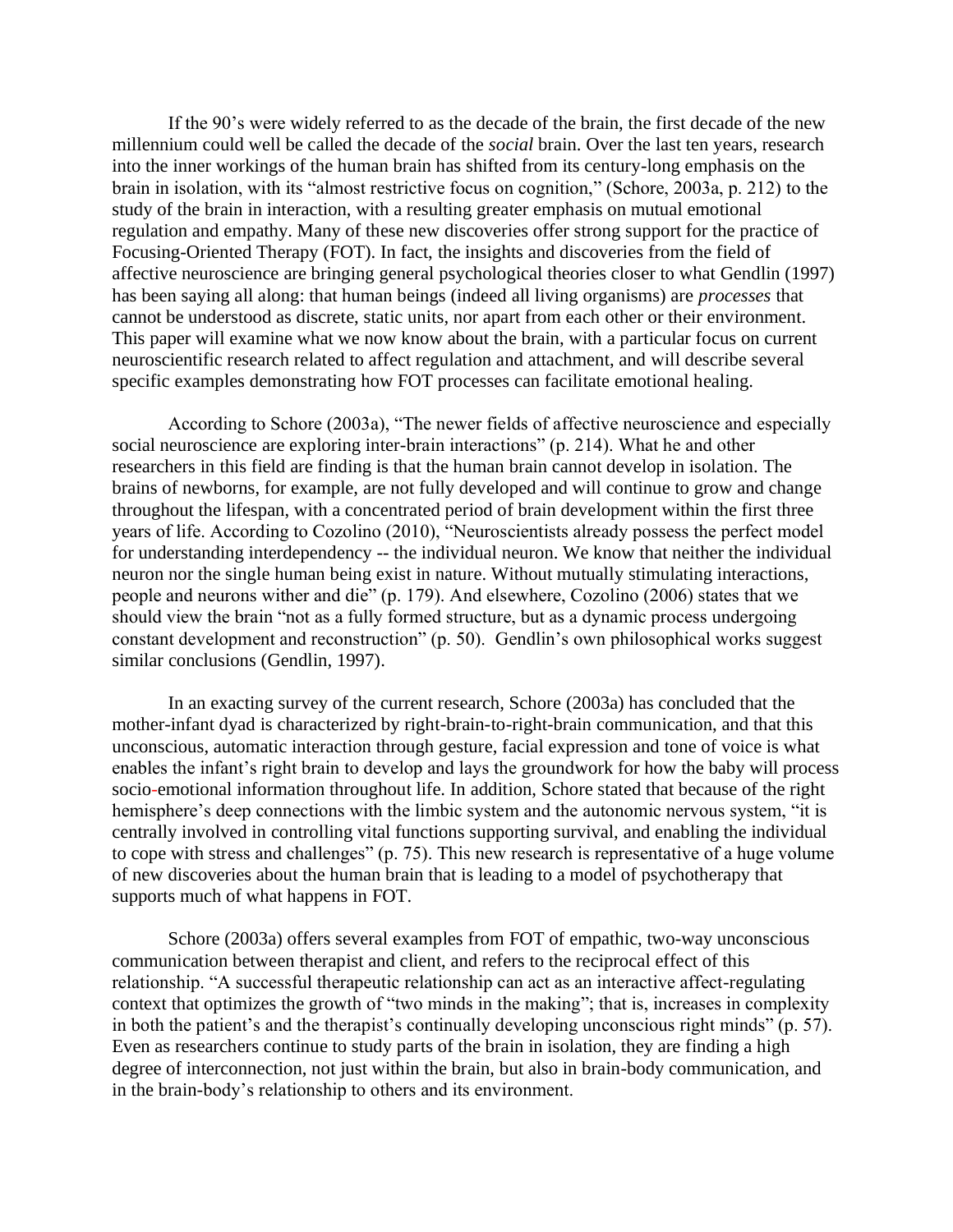If ever there was a case for a process-model approach it is in the realm of affective neuroscience. Just because we can reduce something to its constituent parts does not mean we can understand ourselves that way, or that this provides a true picture of what is really happening in any living process. Gendlin likens the current trend of viewing human behavior in terms of neurology as similar to the previous trend that viewed our human behavior and pathology as a function of chemistry. Both are reductionistic and accurate as far as they go, but limited.

> Don't assume it's all neurology. There's a lot to be understood that way, but it would be a mistake to say we can understand things only that way... Living is the basic model through which I understand everything. It's clearly superior to the dead unit model. Let's model it *at least* on the living process where these separated things are not separate. The universe is at least this felt-sense living, implicit precise order (2011).

This sentiment is becoming increasingly accepted among those who are currently studying brain development.

## **Applications to psychotherapy**

Schore (2003a, 2003b, 2008) has devoted much of his recent study to the development of a new attachment theory that is based on the discovery that the infant brain is not fully developed at birth, and that the right hemisphere is the focus of development and growth for the first three years of life. In that time, the baby uses the mother's (or primary caregiver's) right brain for emotional regulation and gradually internalizes what it picks up in this interaction. Of special interest to psychotherapists is the fact that where the maternal environment does not meet the development needs of the infant, that part of the baby's development stalls. It becomes what Gendlin would refer to as a "stopped process" (1997, p. 12) which can change the trajectory of the infant's brain development and potentially lead to psychopathology. Schore (2003b) cites a large body of evidence to suggest "self-organization in the developing brain occurs in the context of a relationship with another self, another brain. This primordial relational context can be growth-facilitating or growth-inhibiting, and so it imprints into the early-developing right brain either a resilience against or a vulnerability to later forming psychiatric disorders" (p. xv).

Gendlin's process model (1997) suggests that there continues to be opportunity for the body to make up for what it has missed in early development. In *Implicit Precision* (Gendlin, in press) stated that when the environment does not cooperate with what the body is implying, "the body keeps implying the part of the process that did not occur. What is not carried forward becomes a reiterative implying" (p. 12). If the body can carry on, it will do so, in a different way than it would have, but always in a life-forward direction by whatever means available. "A reiterated implying is always new and regenerating. And it is always open to *whatever* will carry it forward"  $(p. 13)$ .

This explains why geese can imprint on human beings if other geese are not present, or why an orphan kitten can attach to a crow, two real-life examples of life carrying forward with *whatever* is available. In the absence of a perfect maternal figure, infants of any species will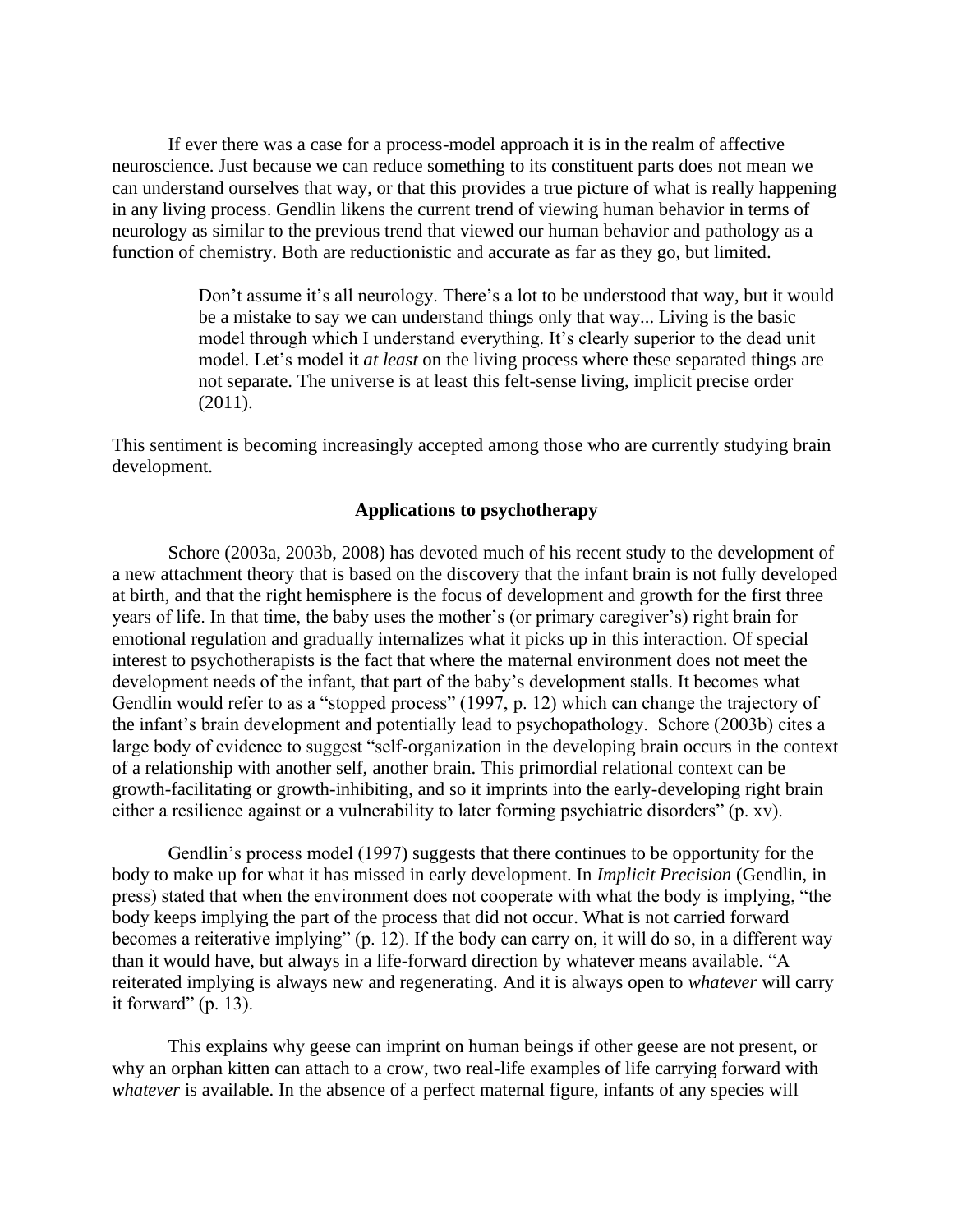attach to another living being that provides at least some of what it needs to move forward. Of course, for the brain to develop optimally, it needs to interact with the attuned brain of another member of its own species. One of the main findings, replicated over and over in recent neuroscientific research, is that we are deeply social beings, that our brains will not develop in isolation and that this need for interaction never stops.

In psychotherapy, it is the relationship that heals. This is not a new idea. What is novel, though, is that current brain research not only supports this idea but also offers insight into the internal mechanisms that allow human interaction to foster neural growth. This means we can begin to tailor our interventions more closely to what we know will foster neural integration, and I would argue that the Focusing approach is one that does this. Schore (2003a) suggests that the crossing of psychology and neurobiology has obviated the development of therapeutic practices that focus on the empathic connection between therapist and client, particularly their implicit, unconscious communication. Such practices, which are an intrinsic part of FOT, include mutual attunement and co-creation of an inter-subjective field that is spacious and allows mutual regulation in the dyad to move the process forward from what the client's body is implying. Gendlin (2011) recently said that what makes Focusing work is this unconscious communication between two bodies:

> Focusing is a way to access your bodily knowing. Your body picks up more of the other person than you consciously can. Your body also puts out more of yourself than you intend or than you know is visible. Others often react to that rather than to your conscious message. With a little training you can get a feel for your bodily knowing of what is going on.

This new definition of Focusing supports what brain researchers are discovering about how psychotherapy facilitates the healing process: that what effectively happens in a therapy session is more than what one can consciously articulate. However, with Focusing training, therapists can become more aware, through their bodies, of what is happening in the dyad so that they, at least, can be more conscious and in tune with the interactive process. And even where the therapist is not conscious of the interactive flow, I suggest that Focusing training will have enlarged their capacity to self regulate and tolerate intense affect, and the experience of this successful mutual affect regulation will be internalized by the client.

Therapy changes the brains of our clients because they are in the presence of an attuned brain (Schore, 2008; Cozolino, 2010). Our clients' nervous systems become more regulated in the presence of a calm, regulated nervous system (Levine, 2010). We can theorize all we want to about what we are doing as psychotherapists in session, and say insightful things, but so much of what happens is simply a lived human experience. So much of what is healing in psychotherapy (and in any interaction between human beings) is the implicit wisdom of two bodies together bringing forward life's next step. This comes as a result of our clients' communication with and reaction to that greater knowing in themselves and in us, and in our body's concurrent, implicitly-wise responses to them. In addition, FOT encourages the articulation of what is implicit in the client through the steps of finding a felt sense, and then putting into words what is at first experienced as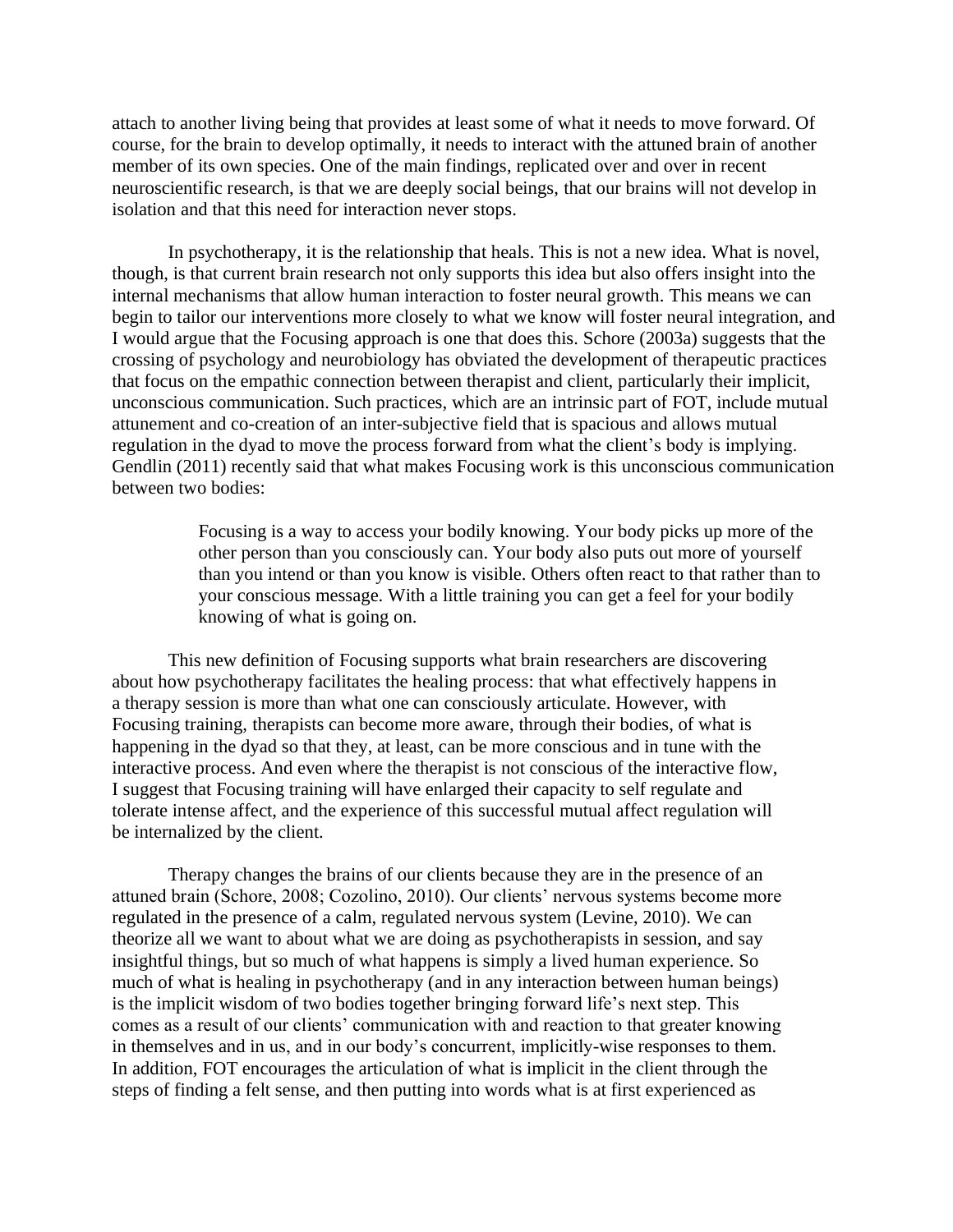complex and ineffable (Gendlin, 1978/1981). This key aspect of the Focusing process is echoed in Schore's (2003a) description of how the attuned therapist encourages neural integration across hemispheres.

> This interactive regulation of the patient's state enables him/her to verbally label the affective experience. In a "genuine dialogue" with the therapist, the patient raises to an inner word and then into a spoken word what he/she needs to say at a particular moment but does not yet possess as speech. But the patient must experience this verbal description of an internal state as heard by an empathic other.... The patient's affectively charged but now-regulated right brain experience can then be communicated to the left brain for further processing.... this allows for a linkage of the non-verbal and verbal representational domains (p. 268).

## **Clinical examples**

Schore (2003) has deeply investigated right-brain to right-brain communication between the primary caregiver (mother) and baby in the first two to three years of the baby's life, and has emphasized the importance of an attuned relationship to the baby's brain development, as it lays down the blueprint for how the baby will regulate emotions and navigate relationships for a lifetime. Where this process is mis-attuned or traumatic, part of the implicit developmental process does not continue, and we have instead a 'stopped process.' As we have stated, the body goes on implying this unmet need while other lines of development continue. As clinicians, many of the presenting issues that our clients bring to us are the result of these developmental arrests.

What I have discovered through my therapy practice is that once trust and connection have been established, these stalled processes will show up in the intersubjective field, and that there is a sense in the client's body that some part of the stalled process has met what it needs to resume. This likely happens all the time in a variety of relationships, but in the therapy setting, it is my job to notice and meet these unmet needs to the extent this is possible. Although by definition, much of this mutual right-brain interaction happens below the level of consciousness, Focusing does facilitate some awareness and deliberation, even in this realm. Schore (2003a, p. 77) suggests that the therapist engage in a kind of "reverie" or "free-floating attentiveness" which facilitates communication from the therapist's to the client's right brain.

In my clinical experience as a Focusing-Oriented therapist, I find that tuning into my own felt sense via my empathic connection with my client (switching to a right-brain-dominant mode), enables me to pick up on various and changing self states within my client, whether they speak about them or not. Sometimes, for example, I feel as though I am in the unmistakable presence of a baby. When this happens, my communication style spontaneously changes to match what is needed. I often become more emphatic, tend to smile more, and to concentrate on my client's facial expression. In one specific example, I watched as a client's facial expression moved through a study of changes over a very short space of time. I felt I was in the presence of a very young part of her. She stopped talking and her face and body began to move, twist and contort. All of this was clearly out of her awareness, yet she looked at me intently all the while, as though searching. I calmly held her gaze for as long as she did this, maybe half a minute, and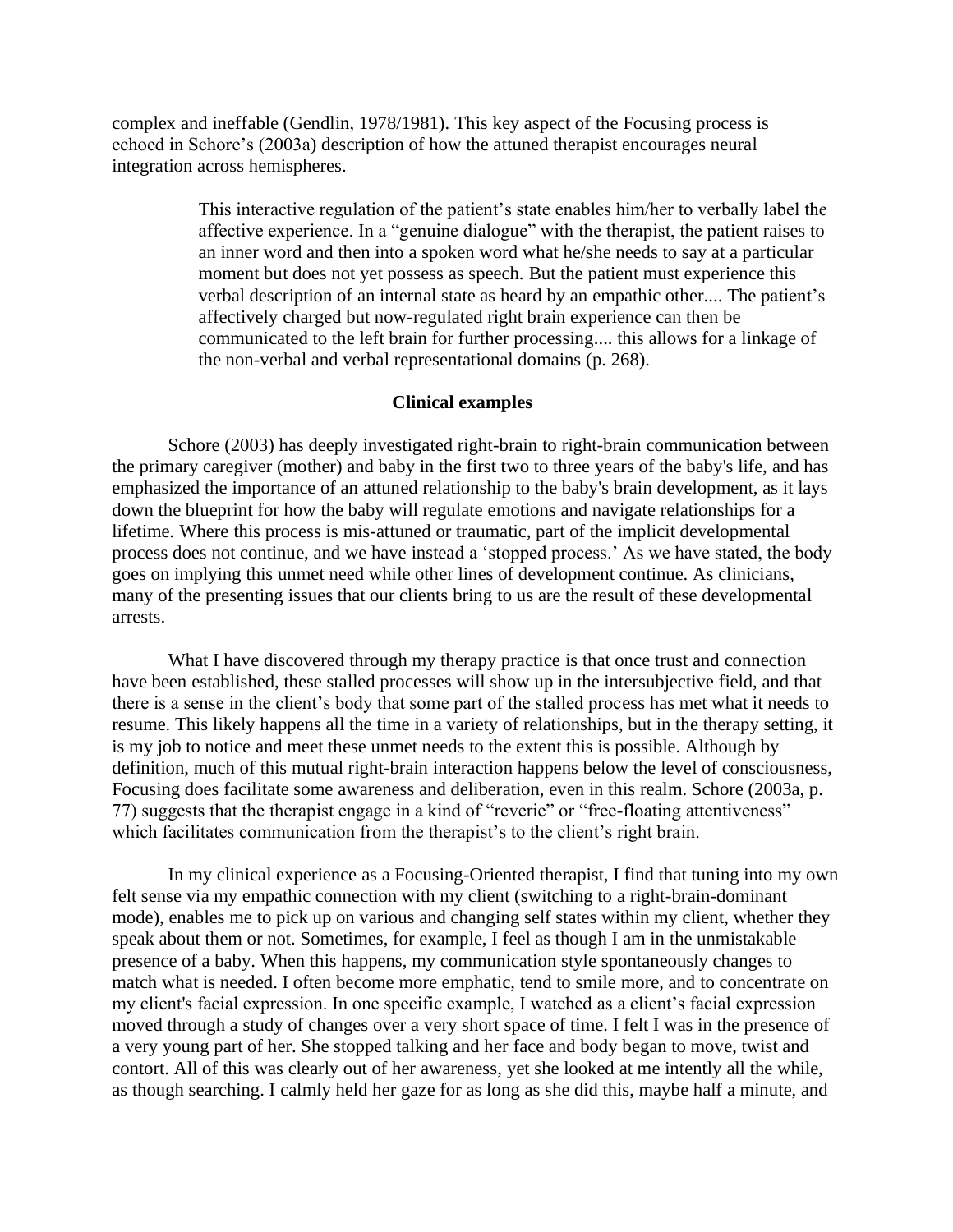then the spell was broken, and we moved on. It felt as though her body received what it needed in that moment, and could move forward. When she resumed talking (it was about her early relationship with her mother), her outlook shifted to a more optimistic one.

Something I have noticed that might warrant further study is that the clients who most often give me the felt sense of "baby" during our work together all appear to have early attachment issues. I base this observation on both their life history and on the dynamics of their current relationships, including the therapy relationship. Early attachment wounds tend to be enacted in therapy when the client who feels safe enough is able to sense into their bodies and allow the next step to emerge. But it is impossible to generalize further. "Psychotherapy, like parenting, is neither mechanical nor generic. Each therapist-client pair creates a unique relationship" (Cozolino, 2010, p. 30). With one client, their deep attachment need brings a felt sense of intense longing and pulls from me strong emotion and focused attention. With another, the attachment wound has led to a more parasympathetic response, a sense of hopelessness and withdrawal, and in this case, too much attention causes further withdrawal. As with parenting, in therapy there are times to be present with rapt attention, and times to blend into the background - - to be available, but not intrusive. The key is to sense into one's own bodily reactions, as we do in Focusing, and respond to moment-by-moment cues from the client. It is important not to operate from any preconceived notions or theories, no matter how tempting this may be.

#### **Implicit complexity**

Every dyad is different and evokes a unique set of interactions. My work with a client may allow for some carrying forward in some respects, and in other ways, the client may continue implying, but in a new and different way. Gendlin (in press) discusses this increasing complexity as 'implying-into-occurring,' and he points out that once something has occurred, it changes all future implying. This has many implications for psychotherapy. One important implication is that while a specific attachment need that was a stalled process was going on implying throughout a client's life, the rest of them continued to grow and develop. So in the therapy room, we are not sitting with a baby, even though there may be an infantile sequence that is implying. In adulthood, we have so many more cognitive, expressive and emotional resources to draw upon that were not available to the baby. We can articulate the process as we experience it, integrating all parts of the brain, and potentially accelerating the stalled developmental process.

I have the sense in this work that one instance of profound meeting can make up for many missed by the client early in their life. It is as though the stopped process formed a kind of dam, and once it breaks, all kinds of things are possible that were not before; there is a kind of domino effect. Gendlin (1997) would say that because there is a stopped process, the missing part of the client's environment has "attained a startling power," because when this missing aspect occurs, "all of that process which was stopped by the absence will occur" (p. 12). Schore (2003a) supports the idea of iterative implying and its power to evoke change; he refers back to Freud's theory of the self as a "dynamic conception of forces in the mind that work together or against one another to strive toward a goal. A cardinal tenet of dynamic theory is that the nonlinear self acts *iteratively* [emphasis added], so that minor changes, occurring at the right moment, can be amplified in the system, launching it into a qualitatively different state" (p. 267).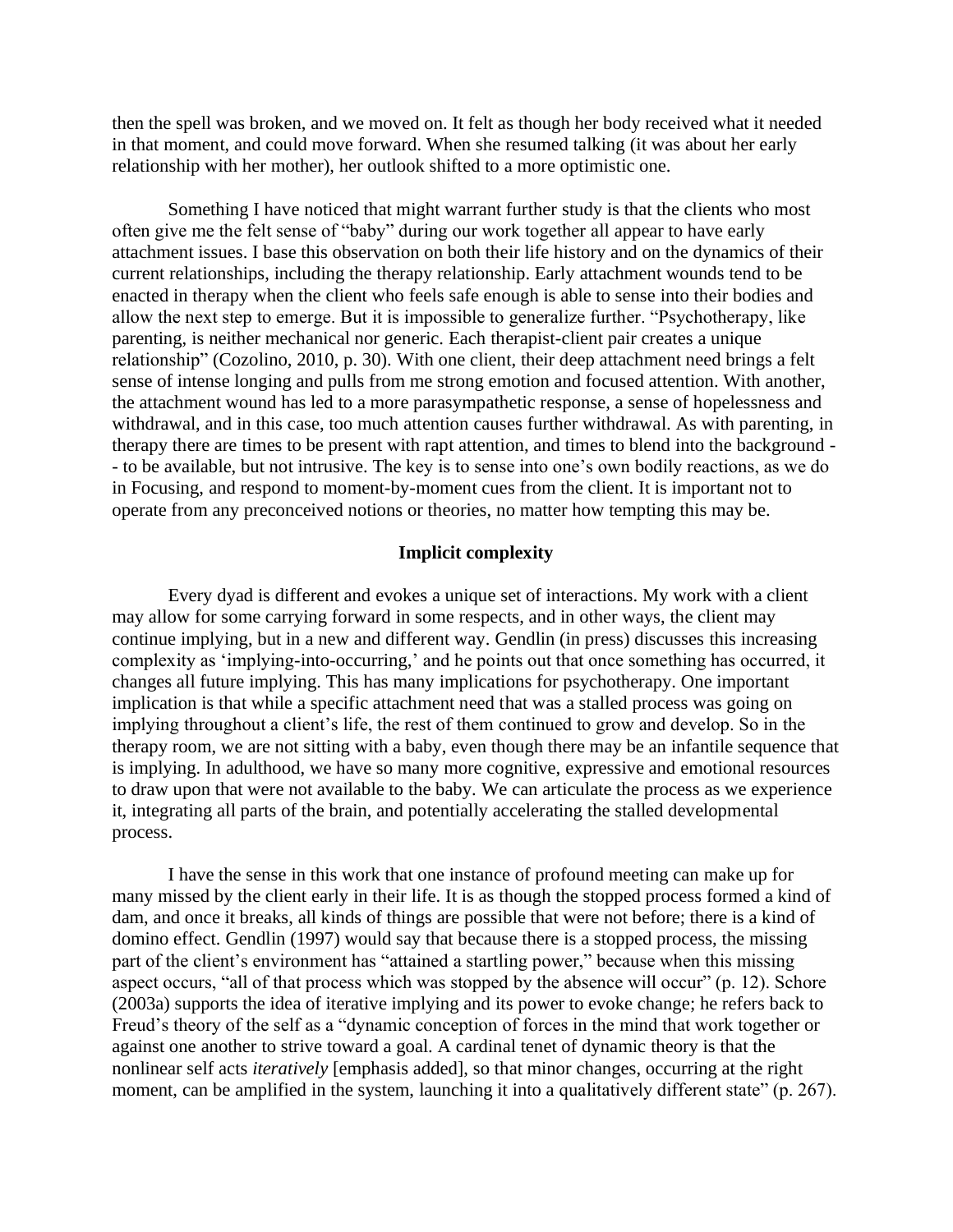Gendlin's is an optimistic philosophy: he purports that it is never too late to carry forward places in us that are stuck. Brain research backs this up. According to Schore (2003a):

> A large body of studies in the neurosciences indicate that although the effects of environmental experiences develop more rapidly and extensively in the developing than the adult brain, the capacity for experience-dependent plastic changes in the nervous system remains throughout the lifespan.... In fact, there is evidence that the prefrontal limbic cortex, more than any other part of the cerebral cortex, retains the plastic capacities of early development (p. 31-32).

In particular, the areas of our brain responsible for interpersonal communication - empathy, affect and bodily awareness and regulation (all skills used in Focusing) -- have the potential for change throughout our lifetime. The right hemisphere is where emotional responses and regulation, autobiographical memory, interoception, emotional communication of all kinds, and interpersonal nonverbal communication all are processed. According to Damasio (1994), the right hemisphere also contains "the most comprehensive and integrated map of the body state available to the brain" (p. 66). This detailed internal map is the starting point for the Focusing process. Although this way of dividing up brain functions into constituent parts comes from the old unit model paradigm, it is useful to have a map of the brain functions that wire together, and to identify the functions that are amenable to change throughout life. The right orbital prefrontal cortex is the focal area for both early brain development, and ongoing growth and change in the context of facilitative relationship. Schore (2003a) said this part of the brain is:

> the only cortical structure with direct connections to the hypothalamus, the amygdala, and the reticular formation in the brain stem that regulates arousal, and through these connections it can modulate instinctual behavior and internal drives. But because it contains neurons that process face and voice information, this system is also capable of appraising changes in the external environment, especially the social, object-related environment. Due to its unique connections, at the orbitofrontal level cortically processed information concerning the *external* environment (e.g. visual and auditory stimuli emanating from the emotional face of the *object*) is integrated with subcortically processed information regarding the *internal* visceral environment (e.g. concurrent changes in the emotional or bodily *self* state) p. 42.

This is the part of our brain that is the interface between inner and outer realms, and thus is critical to our sense of self. Neuroscientists have discovered that it is through our body that we understand how we feel (Iacoboni, 2008). Empathy is a right-hemispheric process that leads to internalization of the emotion of others, and ultimately, a separate sense of self. According to Schore, (2003a), "the right hemisphere is critically involved in the maintenance of a coherent, continuous, and unified implicit sense of self," (p. xv). As such, this area must be both a critical tool for and target of psychotherapeutic intervention.

## **Mutual regulation and moments of meeting**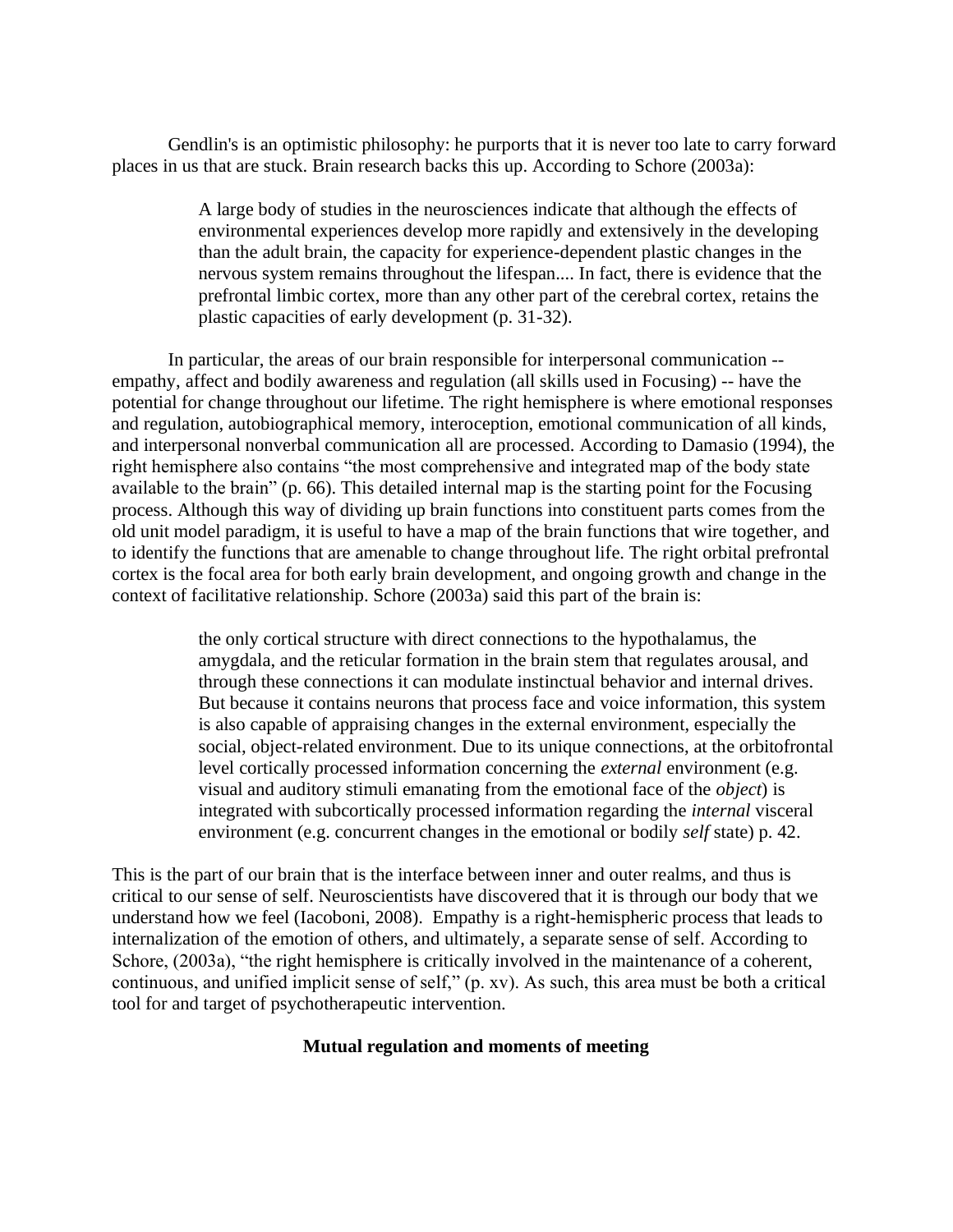Every encounter in the therapy room is new and different, and Focusing invites the client to allow their bodies to express specifically what is needed next. For example, if the client intuitively feels that their early attachment needs can be met in the clinical setting, they will use the therapy for this purpose. But, as stated earlier, what happens in therapy is not just like a caregiver-baby dyad. It is an element of a process that is so much more intricate, as complex as two human beings interacting can be, where the behavior possibilities are vast. One of the possibilities we are most interested in here is that the therapy will allow for the continuation of stalled early developmental processes. Much of what happens in the mother-infant dyad is a process of unconscious regulation of the baby's developing nervous system by the mother's more capacious one. The infant gradually internalizes her ability to tolerate distress (Cozolino, 2010; Schore, 2003a; Kohut, 1984). Later in life, we continue to co-regulate each other (Cozolino, 2010). Missed parts go on implying and implying until something in the environment matches the unmet need or is close enough to allow forward motion (Gendlin, 1997). It is the therapist's calm, regulated unconscious response, similar to the dynamic of the infant-caregiver dyad, that allows the client's body to pick up what it needs and move in a life-forward direction.

An important question to consider here is: if dyadic interaction is unconscious and reciprocal, how do we ensure that we as therapists set the tone? How do we prevent the dyad from becoming dysregulated by a client's intense emotional response? Schore (2003a) suggests that therapists need to do enough of their own therapy to be stable, reliable regulators of intense affect -- their own and others. But he does not tell us specifically how to make sure that the regulated nervous system maintains the stronger frequency so that both bodies will eventually resonate with this calm state. This is where Focusing offers a specific map. Engendering and maintaining a "friendly attitude" towards the felt sense (Gendlin, 1996, p. 55) helps to ensure that the interaction ultimately helps the client settle and move forward. This outcome is not a given! As Schore repeatedly states, mutual regulation happens automatically and unconsciously. So how can we direct our unconscious to be helpful, when, by definition, we don't control it? I would suggest that through Focusing we can enlarge our capacity for holding and processing whatever comes up in a given session. Focusing teaches resilience, an open attitude, and the ability to stay with difficult emotion until there is a felt shift. The Focusing-Oriented therapist both models this and participates, enlarging the capacity of both therapist and client to regulate increasingly intense experiences. I would offer this analogy: not all of us are gifted with the ability to sing on key. But if there is a clear, strong voice that can hold the note steadily and consistently, other singers will pick up on it. With time, even a group of unskilled singers will resonate harmoniously. The key is for the therapist to *be* that clear, steady signal, consistently, over time, and under varying, and stressful conditions. This can't be taught. It must be practiced, like any skill or discipline.

As Focusing-Oriented therapists, our intention is to co-create harmony, but not to take the lead. We want to have a positive effect on our clients by offering them our own physical/emotional selves to assist in mutual regulation. It would be a mistake to assume that our clients do not and should not also affect us deeply. In fact, in many cases, it is critical that the client visibly affect the therapist so that the client has the direct experience that their difficult feelings are not disavowed and in fact are manageable by another human being. According to Knox (2011), in early developmental stages,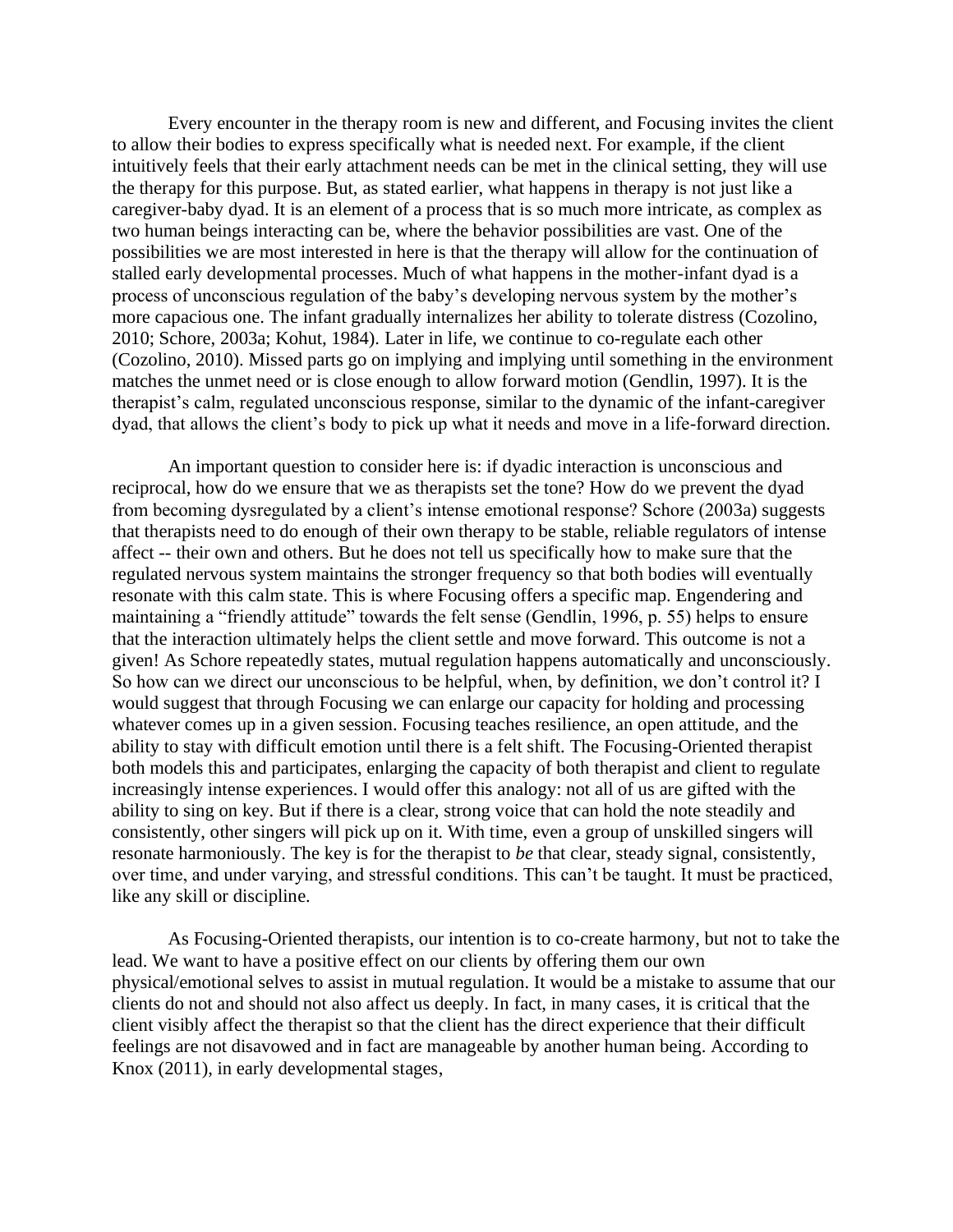it would be catastrophic for the infant to be disillusioned about his role in creating the maternal response. In creating the mirroring response in a parent, the child discovers that he actually exists as a person with a mind and desires.... It is as though the infant's experience is, "if I can't affect you, then I don't exist" (p. 113).

We must not make this mistake with our clients. The goal is not to experience them from a comfortable distance and allow their intense experiences to pass over us without a ripple. Instead we must have the courage to be affected by them, to engage at an authentic emotional level. It is also hubris to suggest that we will never be pulled off balance by our interactions with clients. The key, as was found in infant research (Schore 2003b), is to be able to notice and repair the dysregulation when it happens. The concept of the therapists' unconscious, deep emotional involvement as an intrinsic part of the healing process was first discussed by Jung in *The Psychology of the Transference* (1954), a comparison of therapist-client relationship processes as analogous to those described in sixteenth-century alchemical texts. One image, for example, depicts the pair sitting at the edge of a bath, their feet in the same water, an apt symbol of meeting at the unconscious level. However, the detached, interpretive approach of traditional Freudian psychoanalysis had greater influence on the practice of psychotherapy in its early decades (Knox, 2011). Current findings from affective neuroscientific research are now moving the practice of psychoanalysis in a more process-oriented and relational direction, supporting the theories of those who have adopted an intersubjective approach (Bion, Kohut and others). Knox (2011) discusses her own changes as an analyst looking back at a case she would now have handled differently:

> My focus at that time on interpretation as the main tool for change made me less open to the possibility of alternative ways of responding.... In contrast I would now focus on creating the conditions that allow the patient's own sense of agency to be mobilized, initially through the implicit relational exchanges between us, the "moments of meeting" (p. 161).

#### **Recommendations and conclusion**

In light of current brain research and trends toward supporting affect regulation and the depth and quality of the therapeutic relationship as essential aspects of psychotherapy, FOT offers many specific and well-developed practices that could be more universally applied. From the study of affective neuroscience, Schore (2003a) has suggested there is a need for new therapeutic practices to address early developmental issues because they affect brain development throughout the lifespan. In the appendix to his book, *Affect Regulation & the Repair of the Self*, Schore (2003a) outlines 20 principles of psychotherapeutic treatment of earlyforming right hemispheric self-pathologies. There are three areas in particular that could be addressed using Focusing techniques. Schore recommends there be an emphasis on *process* rather than interpretation; that the interactive therapeutic environment should facilitate "an implicit self system capable of modulating a broader range of affects" (p. 281); and that the therapist's tolerance for affect "is a critical factor determining the range, types, and intensities of emotions that are explored or disavowed" (p. 281). FOT addresses all of these because it is based on a process model that is inherently relational, and because much of the Focusing process has the effect of expanding affect tolerance in *both* therapist and client. In addition, FOT facilitates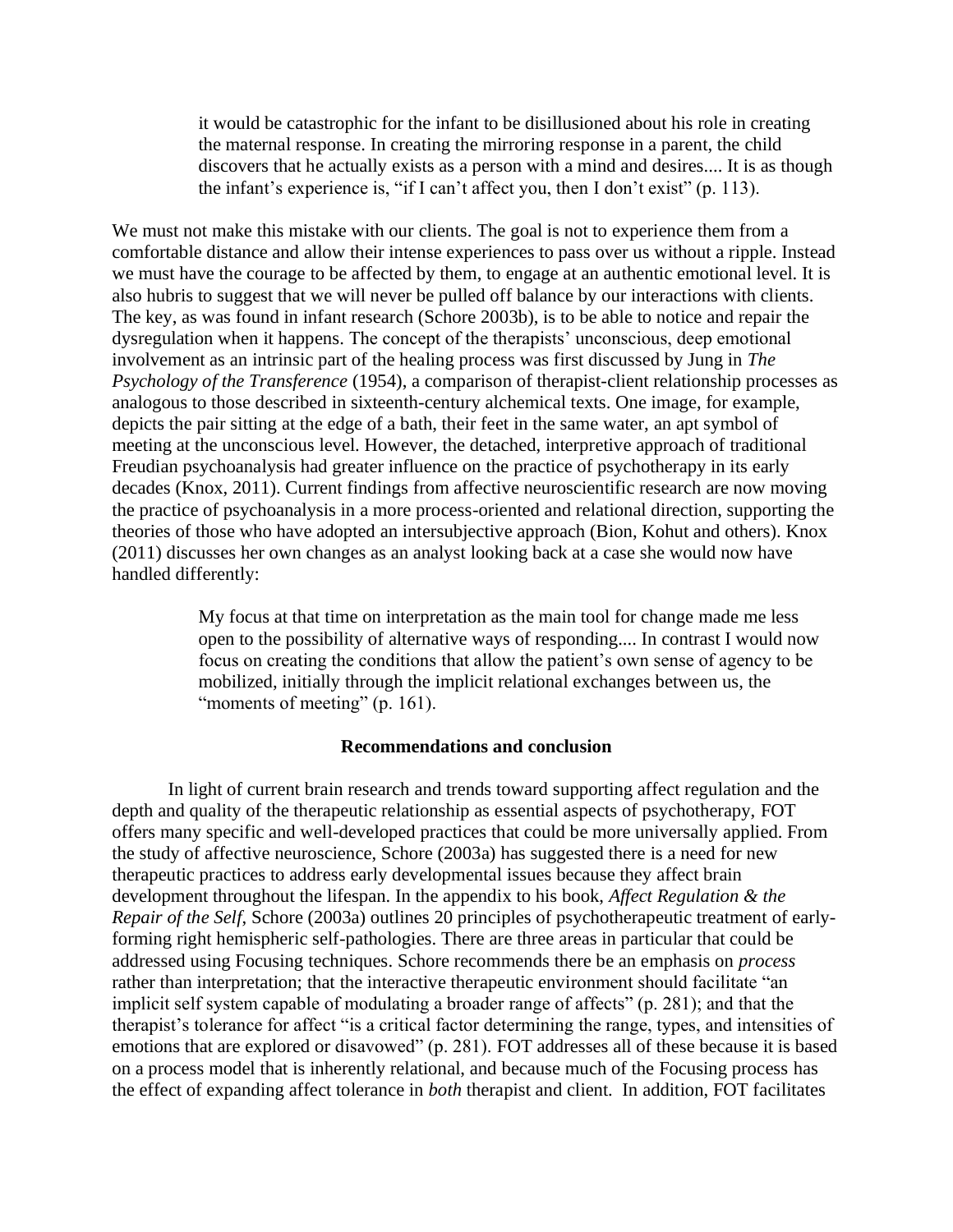the process of neural integration with its practice of inviting clients to sense inside and to articulate what is implicit. Current neuroscientific research affirms and supports the current practice of focusing-oriented therapy, offering concrete information about why focusing works. The crossing of FOT and current research in affective neuroscience is a promising area rich with possibilities for future study and refinement of psychotherapy practices.

## **REFERENCES**

- Ammaniti, M., & Trentini, C. (2009). How new knowledge about parenting reveals the neurobiological implications of intersubjectivity: A conceptual synthesis of recent research. *Psychoanalytic Dialogues, 19,* 537–555.
- Cozolino, L. (2010, 2002). *The neuroscience of psychotherapy: Healing the social brain.* New York and London: W. W. Norton and Company.
- Cozolino. L. (2006). *The neuroscience of human relationships: Attachment and the developing brain.* London and New York: Norton.
- Damasio, A. R. (1994) *Descartes'error.* New York: Groset/Putman.
- Gendlin, E. T. (in press) [Implicit Precision,](http://www.focusing.org/gendlin/pdf/gendlin_implicit_precision.pdf) in Z. Radman (Ed.) *Knowing without thinking: The theory of the background in philosophy of mind*. Basingstoke: Palgrave Macmillan (forthcoming).
- Gendlin, E. T. (1962). *Experiencing and the creation of meaning.* Evanston, IL: Northwestern University Press.
- Gendlin, E. T. (1968). The experiential response. In E. Hammer (Ed.), *Use of interpretation in treatment,* pp. 208-227. New York: Grune & Stratton.
- Gendlin, E. T. (1978/1981). *Focusing.* New York: Bantam.
- Gendlin, E. T. (1984). The client's client: The edge of awareness. In R.L. Levant & J.M. Shlien (Eds.), *Client-centered therapy and the person-centered approach. New directions in theory, research and practice,* pp. 76-107. New York: Praeger.
- Gendlin, E. T. (1991). On emotion in therapy. In J.D. Saffron and L.S. Greenberg (Eds.) *Emotion, psychotherapy, and change.* pp. 255-279. New York and London: Guilford.
- Gendlin, E. T. (1996). *Focusing-oriented psychotherapy: A manual of the experiential method.* New York: Guilford.
- Gendlin, E. T. (1997). *A process model.* New York: The Focusing Institute.